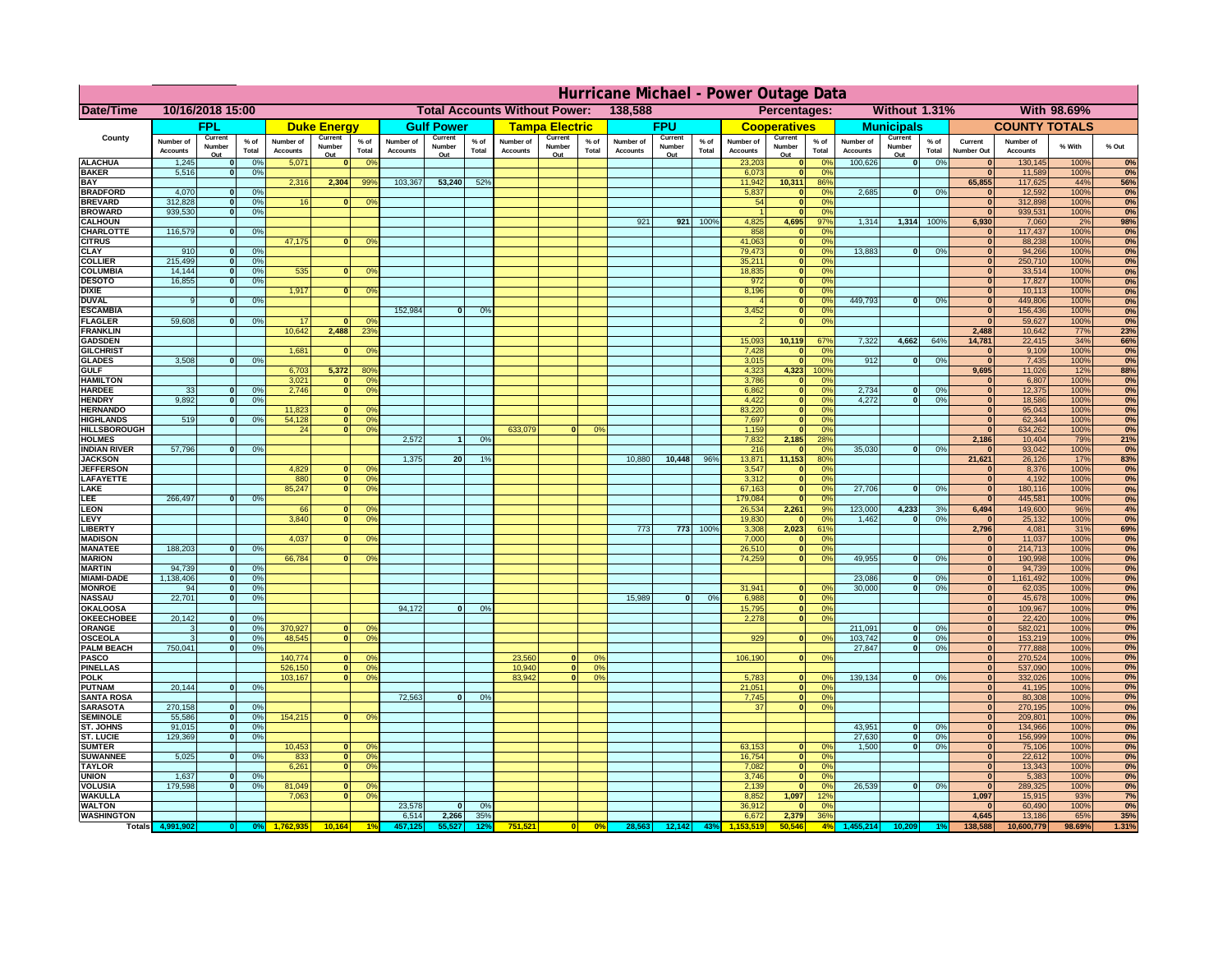# 10/16/2018 3:00 PM Hurricane Michael

| <b>Power Provider</b>                   | <b>County</b>       | <b>Number of Customers</b> | <b>Current Number Out</b> | <b>Outage Percentage</b> | <b>Estimated Restore Time</b> |
|-----------------------------------------|---------------------|----------------------------|---------------------------|--------------------------|-------------------------------|
| <b>Gulf Power Company</b>               | BAY                 |                            |                           |                          |                               |
|                                         |                     | 103,367                    | 53,240                    | 51.51%                   | >5 days                       |
| West Florida Electric Cooperative, Inc. | <b>JACKSON</b>      | 13,824                     | 11,106                    | 80.34%                   | >5 days                       |
| Florida Public Utilities Corporation    | <b>JACKSON</b>      | 10,880                     | 10,448                    | 96.03%                   | >5 days                       |
| Gulf Coast Electric Cooperative, Inc.   | BAY                 | 11,942                     | 10,311                    | 86.34%                   | >5 days                       |
| Talquin Electric Cooperative, Inc.      | GADSDEN             | 15,093                     | 10,119                    | 67.04%                   | >5 days                       |
| Duke Energy                             | <b>GULF</b>         | 6,703                      | 5,372                     | 80.14%                   | 72                            |
| Gulf Coast Electric Cooperative, Inc.   | <b>GULF</b>         | 4,323                      | 4,323                     | 100.00%                  | >5 days                       |
| City of Tallahassee                     | LEON                | 123,000                    | 4,233                     | 3.44%                    | $>72$                         |
| City of Quincy                          | <b>GADSDEN</b>      | 4,768                      | 3,962                     | 83.10%                   | >5 days                       |
| West Florida Electric Cooperative, Inc. | CALHOUN             | 2,977                      | 2,852                     | 95.80%                   | >5 days                       |
|                                         | <b>FRANKLIN</b>     |                            | 2,488                     | 23.38%                   | 48                            |
| Duke Energy                             |                     | 10,642                     |                           |                          |                               |
| Duke Energy                             | BAY                 | 2,316                      | 2,304                     | 99.48%                   | TBD                           |
| <b>Gulf Power Company</b>               | <b>WASHINGTON</b>   | 6,514                      | 2,266                     | 34.79%                   | 48                            |
| Talquin Electric Cooperative, Inc.      | LEON                | 26,534                     | 2,261                     | 8.52%                    | >5 days                       |
| West Florida Electric Cooperative, Inc. | <b>HOLMES</b>       | 7,539                      | 2,185                     | 28.98%                   | >5 days                       |
| Talquin Electric Cooperative, Inc.      | <b>LIBERTY</b>      | 3,308                      | 2,023                     | 61.15%                   | >5 days                       |
| Gulf Coast Electric Cooperative, Inc.   | <b>CALHOUN</b>      | 1,848                      | 1,843                     | 99.73%                   | >5 days                       |
| West Florida Electric Cooperative, Inc. | WASHINGTON          | 4,235                      | 1,430                     | 33.77%                   | >5 days                       |
| City of Blountstown                     | <b>CALHOUN</b>      | 1,314                      | 1,314                     | 100.00%                  | >5 days                       |
|                                         |                     |                            |                           |                          |                               |
| Talquin Electric Cooperative, Inc.      | WAKULLA             | 8,852                      | 1,097                     | 12.39%                   | >5 days                       |
| Gulf Coast Electric Cooperative, Inc.   | <b>WASHINGTON</b>   | 2,437                      | 949                       | 38.94%                   | >5 days                       |
| Florida Public Utilities Corporation    | CALHOUN             | 921                        | 921                       | 100.00%                  | >5 days                       |
| Florida Public Utilities Corporation    | <b>LIBERTY</b>      | 773                        | 773                       | 100.00%                  | >5 days                       |
| Chattahoochee Electric                  | GADSDEN             | 1,163                      | 700                       | 60.19%                   | >5 days                       |
| Gulf Coast Electric Cooperative, Inc.   | <b>JACKSON</b>      | 47                         | 47                        | 100.00%                  | >5 days                       |
| <b>Gulf Power Company</b>               | <b>JACKSON</b>      | 1,375                      | 20                        | 1.45%                    | $24$                          |
| <b>Gulf Power Company</b>               | <b>HOLMES</b>       | 2,572                      | $\mathbf{1}$              | 0.04%                    | $24$                          |
| Central Florida Electric Cooperative    |                     |                            | 0                         |                          | TBD                           |
|                                         | <b>ALACHUA</b>      | 875                        |                           | 0.00%                    |                               |
| Central Florida Electric Cooperative    | <b>DIXIE</b>        | 7,595                      | $\mathbf 0$               | 0.00%                    | <b>TBD</b>                    |
| Central Florida Electric Cooperative    | <b>GILCHRIST</b>    | 7,424                      | $\pmb{0}$                 | 0.00%                    | Restored                      |
| Central Florida Electric Cooperative    | LAFAYETTE           | 9                          | $\mathbf 0$               | 0.00%                    | <b>TBD</b>                    |
| Central Florida Electric Cooperative    | LEVY                | 17,513                     | 0                         | 0.00%                    | Restored                      |
| Central Florida Electric Cooperative    | <b>MARION</b>       | 9                          | $\mathbf 0$               | 0.00%                    | <b>TBD</b>                    |
| Choctawhatchee Electric Cooperative     | <b>HOLMES</b>       | 293                        | $\pmb{0}$                 | 0.00%                    | Restored                      |
| Choctawhatchee Electric Cooperative     | <b>OKALOOSA</b>     | 15,795                     | $\mathbf 0$               | 0.00%                    | Restored                      |
| Choctawhatchee Electric Cooperative     | <b>SANTA ROSA</b>   | 201                        | 0                         | 0.00%                    | Restored                      |
|                                         |                     |                            |                           |                          |                               |
| Choctawhatchee Electric Cooperative     | <b>WALTON</b>       | 36,812                     | $\mathbf 0$               | 0.00%                    | Restored                      |
| City of Alachua                         | <b>ALACHUA</b>      | 4,426                      | $\pmb{0}$                 | 0.00%                    | TBD                           |
| City of Bartow                          | <b>POLK</b>         | 11,790                     | $\mathbf 0$               | 0.00%                    | <b>TBD</b>                    |
| City of Bushnell                        | SUMTER              | 1,500                      | $\mathbf 0$               | 0.00%                    | TBD                           |
| City of Clewiston                       | <b>HENDRY</b>       | 4,272                      | $\pmb{0}$                 | 0.00%                    | TBD                           |
| City of Fort Meade                      | <b>POLK</b>         | 2,379                      | 0                         | 0.00%                    | <b>TBD</b>                    |
| City of Havana                          | GADSDEN             | 1,391                      | $\mathbf 0$               | 0.00%                    | Restored                      |
| City of Leesburg                        | LAKE                | 22,000                     | 0                         | 0.00%                    | TBD                           |
| City of Moore Haven                     | <b>GLADES</b>       | 912                        | $\mathbf 0$               | 0.00%                    | <b>TBD</b>                    |
|                                         |                     |                            |                           |                          |                               |
| City of Mount Dora                      | LAKE                | 5,706                      | 0                         | 0.00%                    | <b>TBD</b>                    |
| City of Newberry                        | <b>ALACHUA</b>      | 1,727                      | $\pmb{0}$                 | 0.00%                    | <b>TBD</b>                    |
| City of Starke                          | <b>BRADFORD</b>     | 2,685                      | $\mathbf 0$               | 0.00%                    | TBD                           |
| City of Vero Beach                      | <b>INDIAN RIVER</b> | 35,030                     | $\pmb{0}$                 | 0.00%                    | TBD                           |
| City of Wauchula                        | HARDEE              | 2,734                      | 0                         | 0.00%                    | TBD                           |
| City of Williston                       | LEVY                | 1,462                      | $\pmb{0}$                 | 0.00%                    | <b>TBD</b>                    |
| City of Winter Park                     | ORANGE              | 13,941                     | 0                         | 0.00%                    | TBD                           |
| <b>Clay Electric Cooperative</b>        |                     |                            | $\mathsf{O}\xspace$       | 0.00%                    | TBD                           |
|                                         | <b>ALACHUA</b>      | 22,328                     |                           |                          |                               |
| Clay Electric Cooperative               | <b>BAKER</b>        | 2,476                      | $\pmb{0}$                 | 0.00%                    | TBD                           |
| Clay Electric Cooperative               | <b>BRADFORD</b>     | 5,837                      | $\mathsf{O}\xspace$       | 0.00%                    | TBD                           |
| Clay Electric Cooperative               | <b>CLAY</b>         | 79,473                     | 0                         | 0.00%                    | TBD                           |
| Clay Electric Cooperative               | <b>COLUMBIA</b>     | 16,922                     | $\mathsf{O}\xspace$       | 0.00%                    | <b>TBD</b>                    |
| Clay Electric Cooperative               | <b>DUVAL</b>        | 4                          | 0                         | 0.00%                    | TBD                           |
| Clay Electric Cooperative               | <b>FLAGLER</b>      | $\mathbf 2$                | $\pmb{0}$                 | 0.00%                    | <b>TBD</b>                    |
| Clay Electric Cooperative               | <b>GILCHRIST</b>    | $\overline{4}$             | 0                         | 0.00%                    | TBD                           |
| Clay Electric Cooperative               | LAKE                | 2,239                      | $\pmb{0}$                 | 0.00%                    | <b>TBD</b>                    |
|                                         |                     |                            |                           |                          |                               |
| Clay Electric Cooperative               | LEVY                | 712                        | $\pmb{0}$                 | 0.00%                    | TBD                           |
| Clay Electric Cooperative               | <b>MARION</b>       | 16,301                     | $\pmb{0}$                 | 0.00%                    | <b>TBD</b>                    |
| Clay Electric Cooperative               | PUTNAM              | 21,051                     | 0                         | 0.00%                    | TBD                           |
| Clay Electric Cooperative               | SUWANNEE            | 5                          | $\pmb{0}$                 | 0.00%                    | <b>TBD</b>                    |
| Clay Electric Cooperative               | <b>UNION</b>        | 3,746                      | $\pmb{0}$                 | 0.00%                    | TBD                           |
| Clay Electric Cooperative               | <b>VOLUSIA</b>      | 2,139                      | $\pmb{0}$                 | 0.00%                    | TBD                           |
| Duke Energy                             | <b>ALACHUA</b>      | 5,071                      | $\pmb{0}$                 | 0.00%                    | Restored                      |
| <b>Duke Energy</b>                      | <b>BREVARD</b>      | 16                         | $\pmb{0}$                 | 0.00%                    | Restored                      |
|                                         |                     |                            | 0                         |                          |                               |
| Duke Energy                             | <b>CITRUS</b>       | 47,175                     |                           | 0.00%                    | Restored                      |
| <b>Duke Energy</b>                      | <b>COLUMBIA</b>     | 535                        | $\pmb{0}$                 | 0.00%                    | Restored                      |
| Duke Energy                             | DIXIE               | 1,917                      | 0                         | 0.00%                    | Restored                      |
| Duke Energy                             | <b>FLAGLER</b>      | 17                         | $\pmb{0}$                 | 0.00%                    | Restored                      |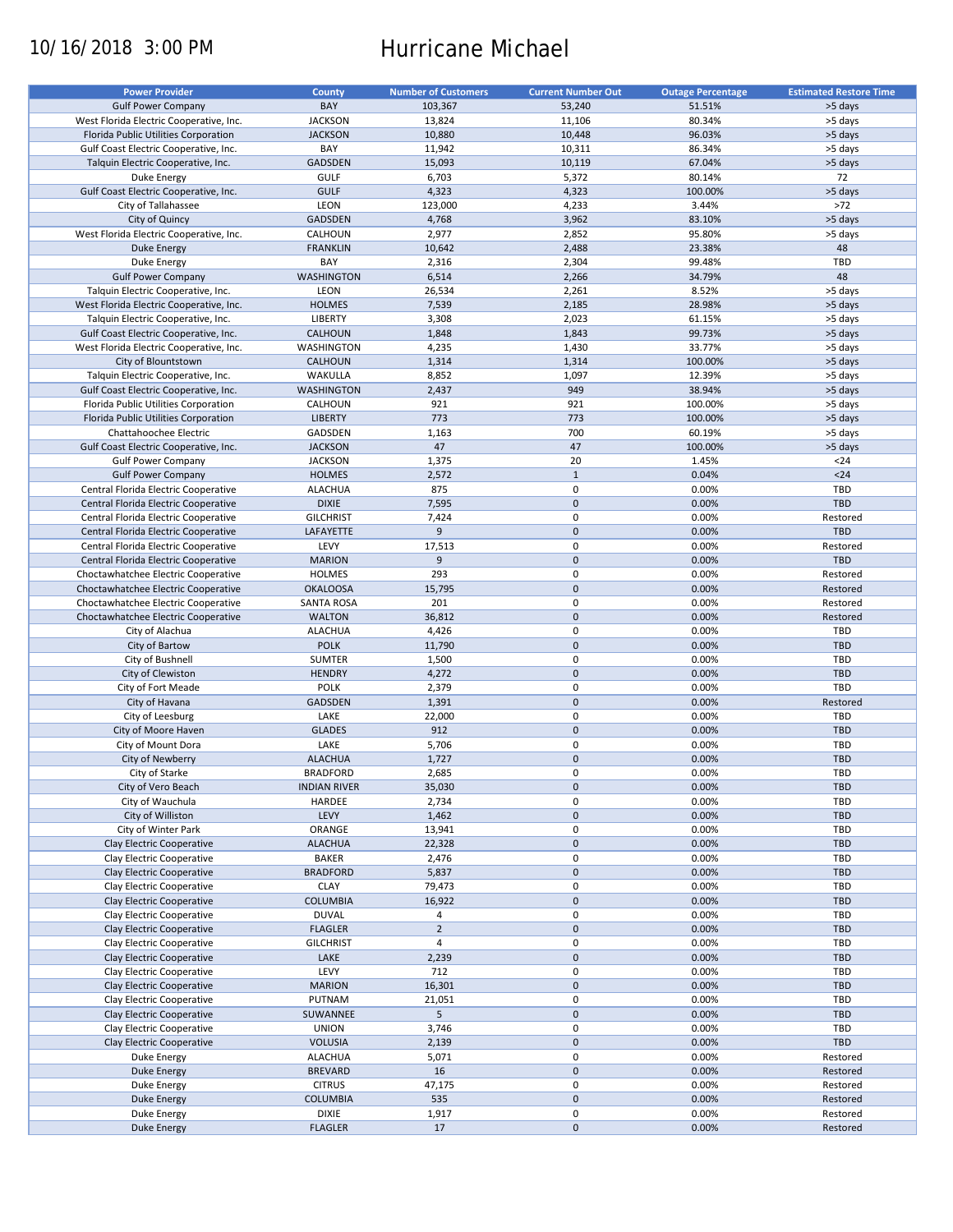## 10/16/2018 3:00 PM Hurricane Michael

| Duke Energy                                        |                     |              | 0           | 0.00% | Restored   |
|----------------------------------------------------|---------------------|--------------|-------------|-------|------------|
|                                                    | <b>GILCHRIST</b>    | 1,681        |             |       |            |
| <b>Duke Energy</b>                                 | <b>HAMILTON</b>     | 3,021        | $\pmb{0}$   | 0.00% | Restored   |
| Duke Energy                                        | HARDEE              | 2,746        | 0           | 0.00% | Restored   |
| <b>Duke Energy</b>                                 | <b>HERNANDO</b>     | 11,823       | $\pmb{0}$   | 0.00% | Restored   |
|                                                    |                     |              | 0           |       |            |
| Duke Energy                                        | <b>HIGHLANDS</b>    | 54,128       |             | 0.00% | Restored   |
| Duke Energy                                        | HILLSBOROUGH        | 24           | $\mathbf 0$ | 0.00% | Restored   |
| Duke Energy                                        | <b>JEFFERSON</b>    | 4,829        | 0           | 0.00% | Restored   |
| <b>Duke Energy</b>                                 | LAFAYETTE           | 880          | $\pmb{0}$   | 0.00% | Restored   |
|                                                    |                     | 85,247       | 0           | 0.00% |            |
| Duke Energy                                        | LAKE                |              |             |       | Restored   |
| <b>Duke Energy</b>                                 | LEON                | 66           | $\pmb{0}$   | 0.00% | Restored   |
| Duke Energy                                        | LEVY                | 3,840        | 0           | 0.00% | Restored   |
| <b>Duke Energy</b>                                 | <b>MADISON</b>      | 4,037        | $\pmb{0}$   | 0.00% | Restored   |
| Duke Energy                                        | <b>MARION</b>       | 66,784       | 0           | 0.00% | Restored   |
|                                                    |                     |              |             |       |            |
| Duke Energy                                        | ORANGE              | 370,927      | $\mathbf 0$ | 0.00% | Restored   |
| Duke Energy                                        | OSCEOLA             | 48,545       | 0           | 0.00% | Restored   |
| <b>Duke Energy</b>                                 | PASCO               | 140,774      | $\mathbf 0$ | 0.00% | Restored   |
| Duke Energy                                        | PINELLAS            | 526,150      | 0           | 0.00% | Restored   |
|                                                    |                     |              |             |       |            |
| <b>Duke Energy</b>                                 | <b>POLK</b>         | 103,167      | $\pmb{0}$   | 0.00% | Restored   |
| Duke Energy                                        | SEMINOLE            | 154,215      | $\pmb{0}$   | 0.00% | Restored   |
| <b>Duke Energy</b>                                 | <b>SUMTER</b>       | 10,453       | $\pmb{0}$   | 0.00% | Restored   |
|                                                    |                     |              |             |       |            |
| Duke Energy                                        | SUWANNEE            | 833          | 0           | 0.00% | Restored   |
| <b>Duke Energy</b>                                 | <b>TAYLOR</b>       | 6,261        | $\pmb{0}$   | 0.00% | Restored   |
| Duke Energy                                        | VOLUSIA             | 81,049       | 0           | 0.00% | Restored   |
|                                                    |                     |              |             |       |            |
| <b>Duke Energy</b>                                 | <b>WAKULLA</b>      | 7,063        | $\pmb{0}$   | 0.00% | Restored   |
| Escambia River Electric Cooperative, Inc.          | <b>ESCAMBIA</b>     | 3,452        | $\mathbf 0$ | 0.00% | TBD        |
| Escambia River Electric Cooperative, Inc.          | <b>SANTA ROSA</b>   | 7,544        | $\pmb{0}$   | 0.00% | <b>TBD</b> |
| Florida Keys Electric Cooperative                  | <b>MONROE</b>       | 31,941       | $\mathbf 0$ | 0.00% | TBD        |
|                                                    |                     |              |             |       |            |
| Florida Power and Light Company                    | <b>ALACHUA</b>      | 1,245        | $\pmb{0}$   | 0.00% | <b>TBD</b> |
| Florida Power and Light Company                    | <b>BAKER</b>        | 5,516        | $\mathbf 0$ | 0.00% | <b>TBD</b> |
| Florida Power and Light Company                    | <b>BRADFORD</b>     | 4,070        | $\pmb{0}$   | 0.00% | <b>TBD</b> |
|                                                    |                     |              |             |       |            |
| Florida Power and Light Company                    | <b>BREVARD</b>      | 312,828      | $\mathbf 0$ | 0.00% | TBD        |
| Florida Power and Light Company                    | <b>BROWARD</b>      | 939,530      | $\pmb{0}$   | 0.00% | <b>TBD</b> |
| Florida Power and Light Company                    | CHARLOTTE           | 116,579      | 0           | 0.00% | TBD        |
|                                                    | <b>CLAY</b>         | 910          | $\pmb{0}$   | 0.00% | <b>TBD</b> |
| Florida Power and Light Company                    |                     |              |             |       |            |
| Florida Power and Light Company                    | <b>COLLIER</b>      | 215,499      | $\pmb{0}$   | 0.00% | TBD        |
| Florida Power and Light Company                    | <b>COLUMBIA</b>     | 14,144       | $\pmb{0}$   | 0.00% | <b>TBD</b> |
| Florida Power and Light Company                    | <b>DESOTO</b>       | 16,855       | 0           | 0.00% | TBD        |
|                                                    |                     |              |             |       |            |
| Florida Power and Light Company                    | <b>DUVAL</b>        | 9            | $\mathbf 0$ | 0.00% | <b>TBD</b> |
| Florida Power and Light Company                    | <b>FLAGLER</b>      | 59,608       | 0           | 0.00% | TBD        |
| Florida Power and Light Company                    | <b>GLADES</b>       | 3,508        | $\pmb{0}$   | 0.00% | <b>TBD</b> |
|                                                    |                     |              |             |       |            |
| Florida Power and Light Company                    | HARDEE              | 33           | 0           | 0.00% | TBD        |
| Florida Power and Light Company                    | <b>HENDRY</b>       | 9,892        | $\pmb{0}$   | 0.00% | <b>TBD</b> |
| Florida Power and Light Company                    | <b>HIGHLANDS</b>    | 519          | 0           | 0.00% | <b>TBD</b> |
| Florida Power and Light Company                    | <b>INDIAN RIVER</b> | 57,796       | $\mathbf 0$ | 0.00% | <b>TBD</b> |
|                                                    |                     |              |             |       |            |
| Florida Power and Light Company                    | LEE                 | 266,497      | 0           | 0.00% | TBD        |
| Florida Power and Light Company                    | MANATEE             | 188,203      | $\mathbf 0$ | 0.00% | <b>TBD</b> |
| Florida Power and Light Company                    | <b>MARTIN</b>       | 94,739       | 0           | 0.00% | TBD        |
|                                                    |                     |              |             |       |            |
| Florida Power and Light Company                    | MIAMI-DADE          | 1,138,406    | $\pmb{0}$   | 0.00% | <b>TBD</b> |
| Florida Power and Light Company                    | <b>MONROE</b>       | 94           | $\mathbf 0$ | 0.00% | TBD        |
| Florida Power and Light Company                    | NASSAU              | 22,701       | 0           | 0.00% | <b>TBD</b> |
| Florida Power and Light Company                    |                     |              |             |       |            |
|                                                    | OKEECHOBEE          | 20,142       | 0           | 0.00% | TBD        |
| Florida Power and Light Company                    | ORANGE              | $\mathbf{3}$ | $\pmb{0}$   | 0.00% | <b>TBD</b> |
| Florida Power and Light Company                    | OSCEOLA             | 3            | 0           | 0.00% | TBD        |
| Florida Power and Light Company                    | PALM BEACH          | 750,041      | $\pmb{0}$   | 0.00% | <b>TBD</b> |
|                                                    |                     |              |             |       |            |
| Florida Power and Light Company                    | PUTNAM              | 20,144       | 0           | 0.00% | TBD        |
| Florida Power and Light Company                    | SARASOTA            | 270,158      | $\pmb{0}$   | 0.00% | <b>TBD</b> |
| Florida Power and Light Company                    | SEMINOLE            | 55,586       | 0           | 0.00% | TBD        |
|                                                    |                     |              |             |       |            |
| Florida Power and Light Company                    | ST. JOHNS           | 91,015       | $\pmb{0}$   | 0.00% | <b>TBD</b> |
| Florida Power and Light Company                    | ST. LUCIE           | 129,369      | 0           | 0.00% | TBD        |
| Florida Power and Light Company                    | SUWANNEE            | 5,025        | $\mathbf 0$ | 0.00% | <b>TBD</b> |
| Florida Power and Light Company                    | <b>UNION</b>        |              | 0           | 0.00% | TBD        |
|                                                    |                     | 1,637        |             |       |            |
| Florida Power and Light Company                    | <b>VOLUSIA</b>      | 179,598      | 0           | 0.00% | <b>TBD</b> |
| Florida Public Utilities Corporation               | NASSAU              | 15,989       | 0           | 0.00% | Restored   |
| Fort Pierce Utilities Authority                    | ST. LUCIE           | 27,630       | $\pmb{0}$   | 0.00% | <b>TBD</b> |
|                                                    |                     |              |             |       |            |
| Gainesville (Gainesville Regional Utilities - GRU) | <b>ALACHUA</b>      | 94,473       | 0           | 0.00% | TBD        |
| Glades Electric Cooperative, Inc.                  | <b>GLADES</b>       | 3,015        | $\pmb{0}$   | 0.00% | <b>TBD</b> |
| Glades Electric Cooperative, Inc.                  | HARDEE              | 0            | 0           |       | TBD        |
| Glades Electric Cooperative, Inc.                  |                     |              | $\pmb{0}$   |       |            |
|                                                    |                     |              |             | 0.00% | <b>TBD</b> |
|                                                    | <b>HENDRY</b>       | 3,530        |             |       |            |
| Glades Electric Cooperative, Inc.                  | <b>HIGHLANDS</b>    | 7,321        | 0           | 0.00% | TBD        |
|                                                    |                     |              |             |       |            |
| Glades Electric Cooperative, Inc.                  | OKEECHOBEE          | 2,278        | $\pmb{0}$   | 0.00% | <b>TBD</b> |
| Green Cove Springs Electric                        | <b>CLAY</b>         | 3,889        | 0           | 0.00% | TBD        |
| Gulf Coast Electric Cooperative, Inc.              | <b>WALTON</b>       | 100          | $\pmb{0}$   | 0.00% | TBD        |
| <b>Gulf Power Company</b>                          | <b>ESCAMBIA</b>     | 152,984      | 0           | 0.00% | Restored   |
| <b>Gulf Power Company</b>                          | <b>OKALOOSA</b>     | 94,172       | $\pmb{0}$   | 0.00% | Restored   |